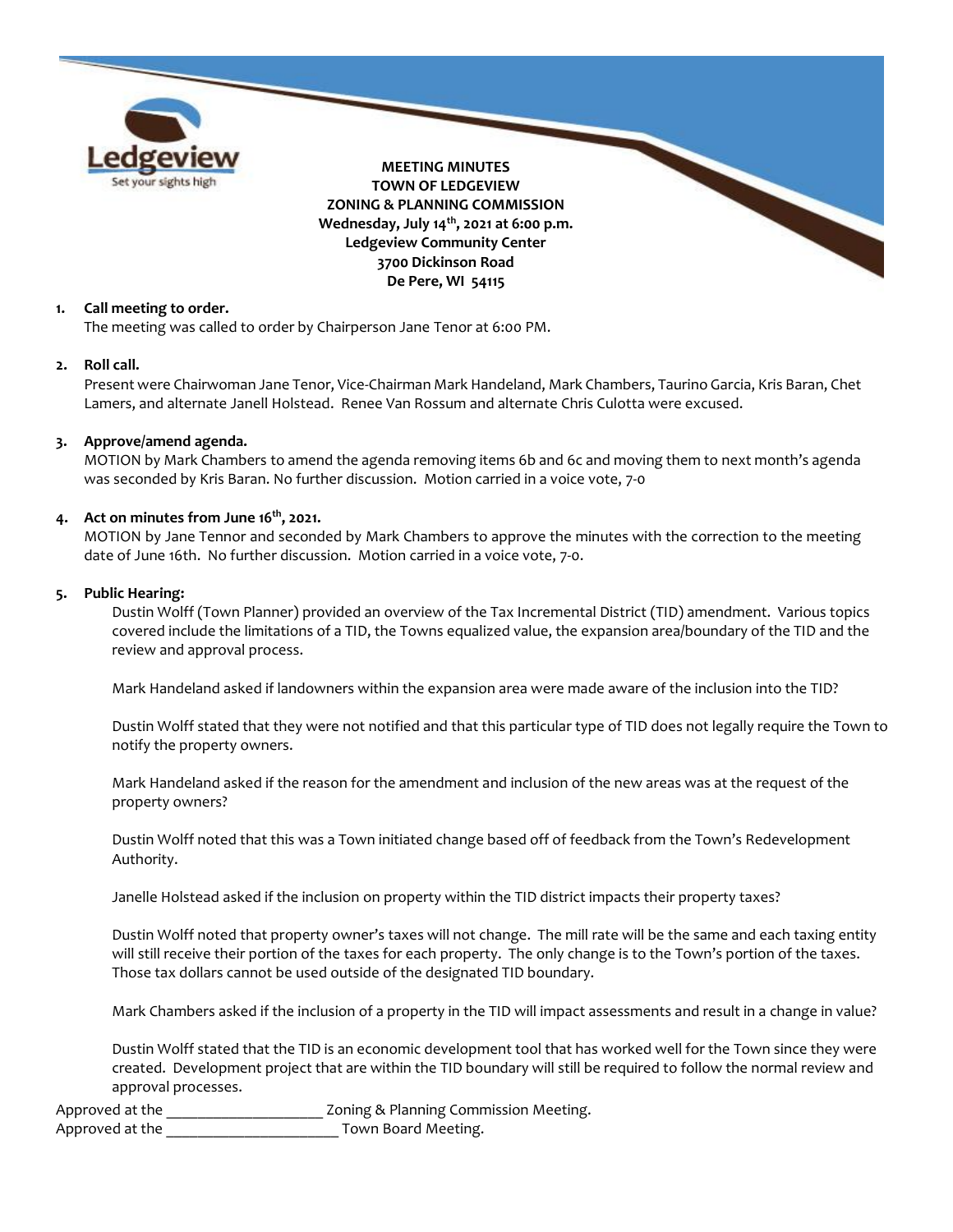Mark Chambers asked for clarification on the number of TIDs that the Town can have or it was value based?

Dustin Wolff noted that the Town is not limited on the number of TID areas/districts but rather the total for all TIDs in a community is limited to 12 percent of its equalized value.

With no further questions or comments Chairwoman Tenor opened the public hearing at 6:11PM and asked three times if anyone in attendance wished to speak on this matter. Hearing none, Chairwoman Tenor closed the public hearing at 6:12PM.

A roll call vote ensued with all members voting YES (7-0) to recommend approval of the TID Amendment to the Town Board.

## **6. New Business:**

# **a. Review and make recommendation on the request by Mike Cashman of DeLeers Construction Inc., to rezone parcels D-557 and D-558 from B-1 Business to B-2 Business to allow for a dental office.**

The petitioner is requesting to rezone Parcels D-557 and D-558 from B-1, Business District to B-2, Business District for a new professional office building. Clinics (e.g., medical, dental) are permitted by right in the B-2 district, but not the B-1 district. The lands will need to be combined on the future with the proposed development.

RECOMMENDATION: Based on an evaluation of the key "findings of fact" addressed above, I recommend that the Plan Commission recommend approval this rezoning petition to the Town Board for the following reasons:

- 1. The proposed rezoning to the B-2 district is consistent with the current zoning and development trends in the area.
- 2. The lands are suitable for smaller-scale commercial development with access to CTH G.
- 3. The proposed zoning district conforms to the goals expressed in Chapter 2 and the planned land use illustrated on the Future Land Use Map of the adopted Comprehensive Plan.

Dustin Wolff of Mead & Hunt (Town Planner) gave a brief overview of the project noting that the proposal was an appropriate request for the area.

Chet Lamers stated that the requested use appears to be appropriate given the surrounding land uses.

The applicant noted that the building is planned to be a one story building but the details and renderings are still being worked on and will be provided for review at a later date.

MOTION by Chet Lamers to approve the rezone subject to the staff recommendations. The motion was seconded by Taurino Garcia. No further discussion. Motion carried in a voice vote, 7-0.

# **b. Review and make recommendation on the request by Steve Bieda of Mau & Associates, on behalf of Maxwell Brice (owner) for a Conditional Use Permit to allow a single-family home in the R-2 Residential District.**

The petitioner is requesting approval of a conditional use permit to convert an existing duplex into 2 zero lot line singlefamily attached dwellings. A CSM has been provided for simultaneous review. Nothing on the existing site is proposed to change. The parcel is currently zoned R-2, Residence District. The adjoining properties are also R-2 District and contain two-family dwellings. Single-family and multi-family surround the subject property to the north (across Trellis Drive) and south, respectively.

RECOMMENDATION: The Zoning and Planning Committee approve this conditional use permit for zero lot line singlefamily attached dwellings conditioned upon recording of the Certified Survey Map.

Dustin Wolff provided a brief overview of the request noting that one of the main concerns is typically the separation of utilities. That is not a concern for this property since each "unit" has a separate sewer lateral and water lateral.

| Approved at the | Zoning & Planning Commission Meeting. |
|-----------------|---------------------------------------|
| Approved at the | Town Board Meeting.                   |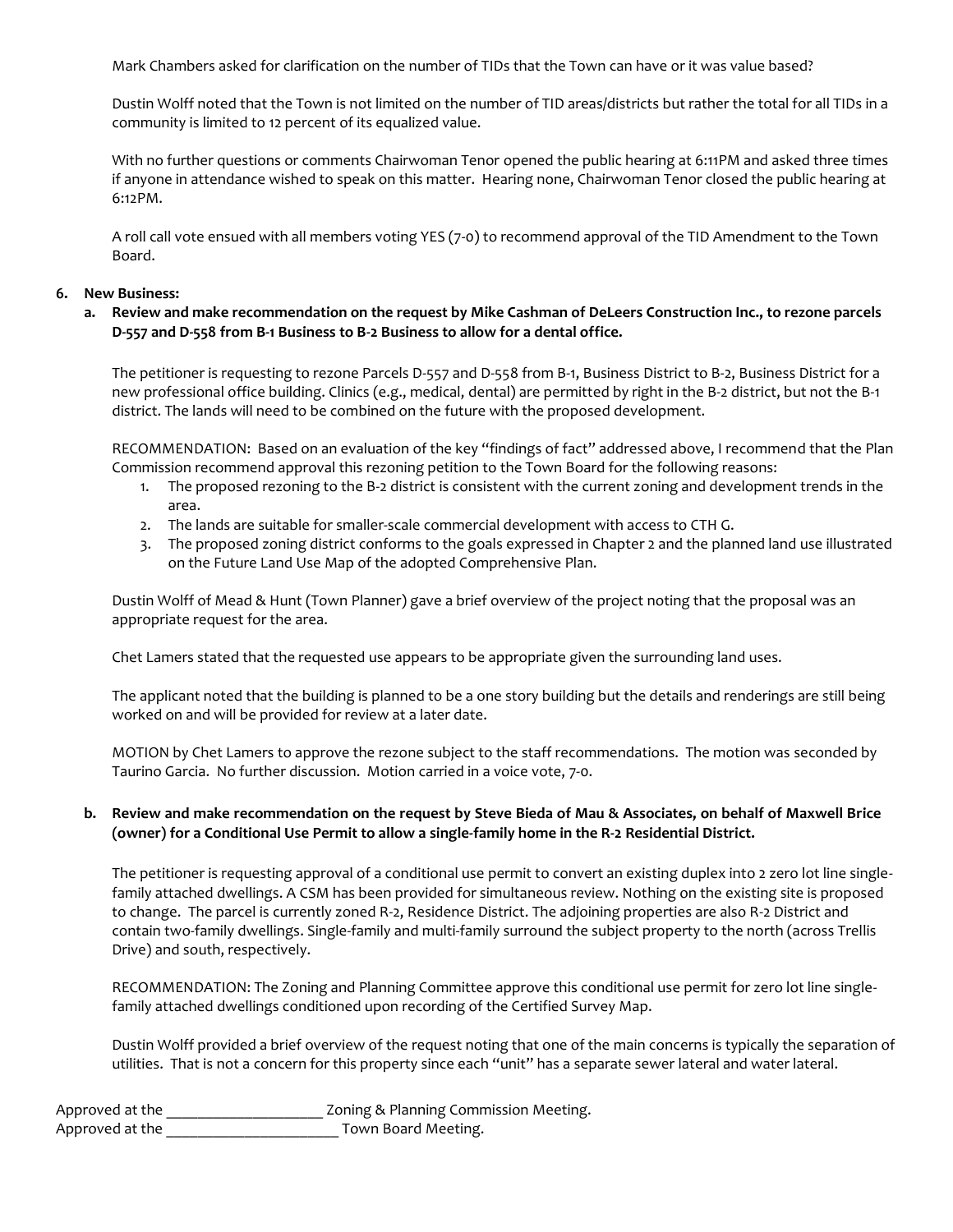Mark Chambers and Taurino Garcia asked about issues with firewalls.

Dustin Wolff stated that the building code would need to be followed.

Chet Lamers, Jane Tenor, Mark Chambers, and Taurino Garcia jointly stated that this is an existing structure that was built as a duplex. There is concern that the building code may require additional steps for zero lot line attached dwellings versus a duplex.

Chet Lamers noted that there is money to be made on duplex conversions and that situations like this need to be thoroughly vetted for property maintenance (example: roof replacement of shared structure) issues.

Mark Chambers stated that it feels like they are circumventing building code requirements.

Dustin Wolff stated that Town staff will work with the Building Inspector to identify and raise any potential issues with projects like this as part of the review process.

MOTION by Mark Chambers to approve the conditional use permit subject to the staff recommendations was seconded by Kris Baran. No further discussion. Motion carried in a voice vote, 7-0.

# **c. Review and make recommendation on the request by Steve Bieda of Mau & Associates, on behalf of Maxwell Brice (owner) for a proposed land division of parcel D-1995, 4615-4617 Trellis Drive.**

The petitioner is requesting the approval of a two (2) lot CSM created from the existing 0.37 acre parent parcel which is Lot 44 of the Heritage Heights development (Brown County parcel D-1995). Parcel D-1995 currently contains a side-byside duplex on one lot zoned R-2 and fronting along Trellis Drive. The CSM will create two lots each with a zero lot line. Lot 1 (7,831 SF, 0.18 acre) and Lot 2 (8,279 SF, 0.19 acre). Splitting the lot will convert the property from a two-family dwelling to two zero lot line, single-family (attached) dwellings. Single-family dwellings require a conditional use permit under the existing R-2 zoning. The CUP application is evaluated separately but discussed in the evaluation below.

RECOMMENDATION: approval of the CSM to the Board at this time, conditioned on the following:

- 1. Approval of a CUP for the zero lot line, single-family attached dwellings.
- 2. Denote the square footages of all the structures shown on the CSM.
- 3. Illustrate easements where necessary for water, sewer, and utility services.
- 4. Add a restrictive covenant on the condo plat which states: "Building permits are limited to the development of zero-lot-line condos on Lots 1 through 2 inclusive, unless two adjoining lots are combined and used as a single lot for the construction of a single-family dwelling unit. In this case, an odd number of lots may not be left as a series of consecutive lots."
- 5. Add a note to the plat which states: "When attached dwelling units are created, matters of mutual concern to the adjacent property owners, due to construction, catastrophe, and maintenance, shall be guarded against by private covenants and deed restrictions and the approving authorities shall not be held responsible for same."
- 6. Remove signature line for City of De Pere.
- 7. Any technical corrections required by the Town Engineer or Brown County prior to Town signatures, including the change in Town Clerk.

Dustin Wolff gave an overview of the proposed land division and its relationship to the CUP application discussed in the previous agenda item.

MOTION by Mark Handeland to approve the CSM subject to staff recommends. The motion was seconded by Taurino Garcia. No further discussion. Motion carried in a voice vote, 7-0.

**d. Review and make recommendation on the request by Tiffany Samuels of Nsight (agent), on behalf of Kelly Donlon of US Cellular (owner) to add on to an existing cell tower located on parcel D-344, 4527 Old School House Lane.**

| Approved at the | Zoning & Planning Commission Meeting. |
|-----------------|---------------------------------------|
| Approved at the | Town Board Meeting.                   |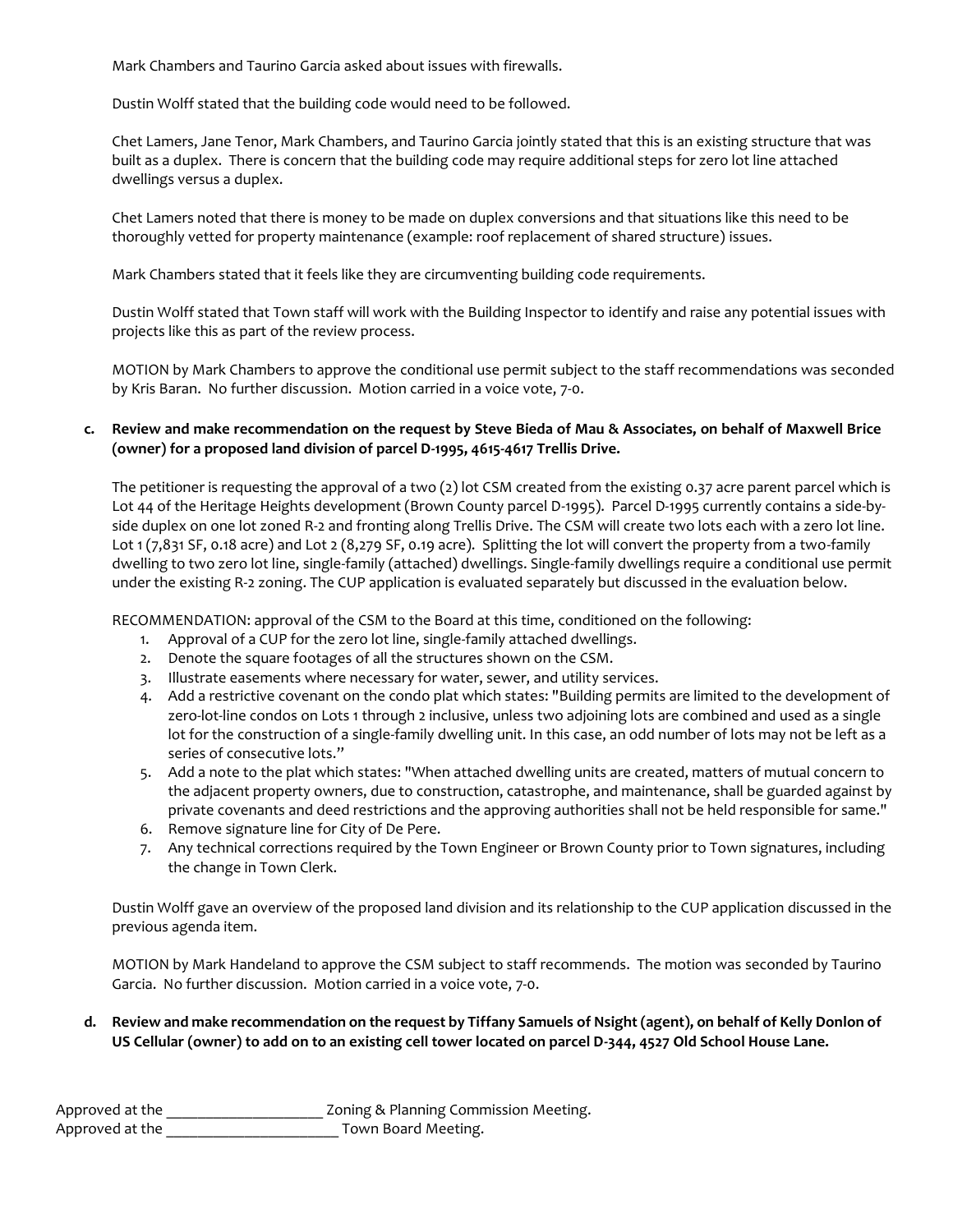The petitioner is requesting approval to install a new antennae array on an existing guyed tower (180'). The antennae will be mounted at 127-feet. There will be a 12'x20' expansion of a fenced compound area at the base of the tower to accommodate the equipment cabinets.

The state legislature significantly altered local authority to regulate cell tower siting in 2013. As part of the biennial state budget bill, it created section 66.0404 of the Wisconsin Statutes. The statute clearly imposes new and significant limits on the manner and extent to which a community may use its zoning authority to regulate the siting and modification of mobile service (cell phone) facilities. As you recall, we updated the Town zoning code (Article XXV) to comply with these regulations in February 2014.

New towers, and substantial modifications to existing towers, require a conditional use permit approval in the Town. A Class 1 or Class 2 Co-Location only require BSO approval by the ZPC and Board.

A Class 1 Co-Location is placement of a new mobile service facility on an existing support structure such that the owner of the facility does not need to construct a freestanding support structure for the facility but does need to engage in substantial modification.

A Class 2 Co-Location is the placement of antennae on an existing support structure such that the owner of the facility does not need to construct a freestanding support structure for the facility or engage in substantial modification.

RECOMMENDATION: Staff recommend that the Zoning and Planning Committee approve the Building Site and Operation Plan for a Class 2 Co-Location with the following conditions:

- 1. Site plan shall be revised to illustrate that equipment cabinets and the platform base are located a minimum of 25-feet from property lines.
- 2. Fence details shall be revised to clearly indicate the height of the proposed chain-link fence and barbed wire. Security fencing shall not exceed 8-feet in height.

Dustin Wolff provided an overview of the request to add to an existing cell tower. This request is consistent with a class 2 co-location; however, the applicant will need to make changes to the site plan to ensure that all improvements meet the setback requirements. No landscaping was required due to the projects location in relationship to surrounding roads and land uses.

Jane Tenor asked if there was an easement for the tower?

Dustin Wolff stated that an easement exists for accessing the tower and associated equipment.

Jane Tenor asked what "adding to the base" means?

Dustin Wolff stated that additional equipment (cabinets) will be added to the base of the tower within the fenced area.

Jane Tenor asked how the towers and alterations/additions to them impact the taxes.

Dustin Wolff stated that he was not sure how the taxes are done on leased property with a utility.

MOTION by Kris Baran to approve the request subject to the staff recommendations. Motion was seconded by Mark Chambers. No further discussion. Motion carried in a voice vote, 7-0.

# **e. Review and make recommendation on the request by Mark Nysted of Keller Inc, on behalf of Dedicated Systems, Inc. (owner) to add a 5000 square foot repair shop to the existing building located on parcel D-130-3, 3700 Elmview Road.**

Dustin Wolff provided an overview of the proposal submitted by the applicant. It was noted that some details about the proposal needed clarification including: the landscaping plan needed to be revised to include dimensions and the site plans need to show where concrete will be removed and/or replaced.

| Approved at the | Zoning & Planning Commission Meeting. |
|-----------------|---------------------------------------|
| Approved at the | Town Board Meeting.                   |